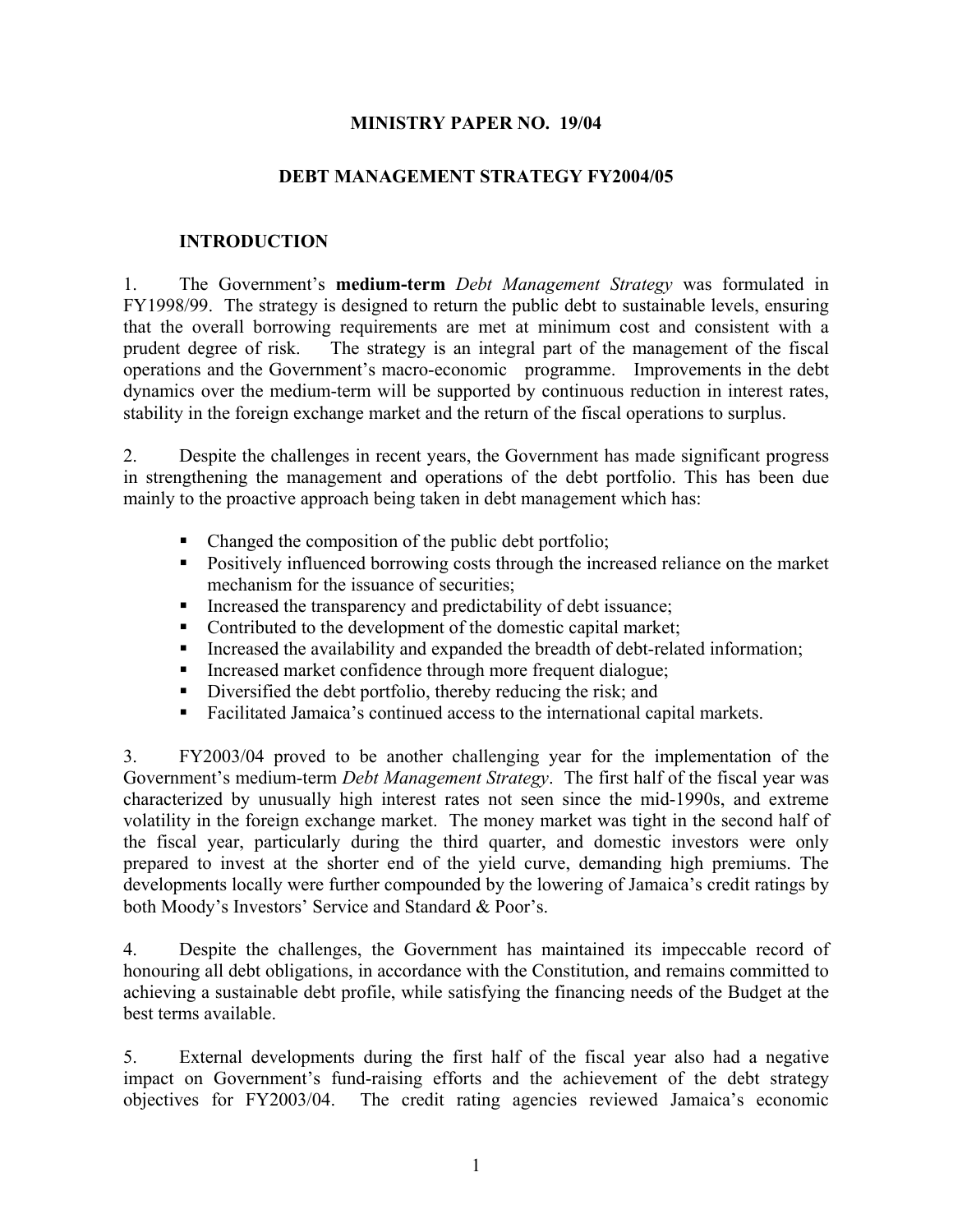performance and revised the ratings. In May 2003, Moody's Investors Service lowered Jamaica's long-term foreign currency credit rating from "Ba3" to "B1" and the local currency long-term credit rating from "Baa3" to "Ba2", while maintaining its "Stable" outlook. This was followed in July 2003 by Standard and Poor's lowering its long-term foreign currency credit rating from "B+" to "B" and maintaining its "Stable" outlook. These developments, coupled with macroeconomic developments locally, affected the trading levels of the Government's eurobonds with some prices falling to low levels.

6. However, market conditions improved in the second half of the year when domestic interest rates started to trend downwards. This, combined with improvements in the fiscal operations, resulted in positive market sentiments from domestic and international investors. Externally, this was evidenced by improved trading levels of the Government's eurobonds and investors demonstrated willingness to invest in Jamaica. Despite a lowering of Jamaica's local currency credit rating from "B+" to "B" and a revision of the country's long-term rating outlook from "Stable" to "Negative" by Standard and Poor's in February 2004, the Government successfully issued  $\epsilon$ 200M 5-year bonds in February 2004, in a deal that was upsized from €100M due to overwhelming demand.

## *Review of FY2003/04*

7. At the end of March 2004, total public sector debt stood at \$693.9 billion or 142.5% of GDP. This represented an increase of 15.4% over the stock of \$601.2 billion or 143.9% of GDP recorded at the end of March 2003. Although the stock of debt increased by 15.4%, the rate of growth was slower than the 21.0% increase recorded for FY2002/03 over FY2001/02.

8. The stock of public and publicly guaranteed external debt stood at \$276.3 billion (US\$4,529.0 million) or 56.7% of GDP. This represented an increase of 17.5% compared with the stock at the end of March 2003, which was less than the 19.4% growth recorded in FY2002/03. In US\$ terms, the external debt rose by 8.3% from US\$4,180.0 million at the end of March 2003. The increase primarily reflected:

- The issuance of bonds in the regional and international capital markets which exceeded gross external amortization for the fiscal year;
- The adverse movements in the Euro/US\$ and J\$/US\$ exchange rates; and
- The increase in Government guarantees mainly to facilitate certain infrastructure development projects.

9. Central Government domestic debt totaled \$417.6 billion or 85.8% of GDP, an increase of 14.0% relative to the \$366.2 billion stock at the end of March 2003. The rate of growth of the domestic debt in FY2003/04 was slower than the 22.0% recorded for FY2002/03. The main factors accounting for the increase were:

- The financing of a higher-than-programmed fiscal deficit during the first nine months of the fiscal year;
- The delay in accessing the international capital markets until the last quarter of the fiscal year;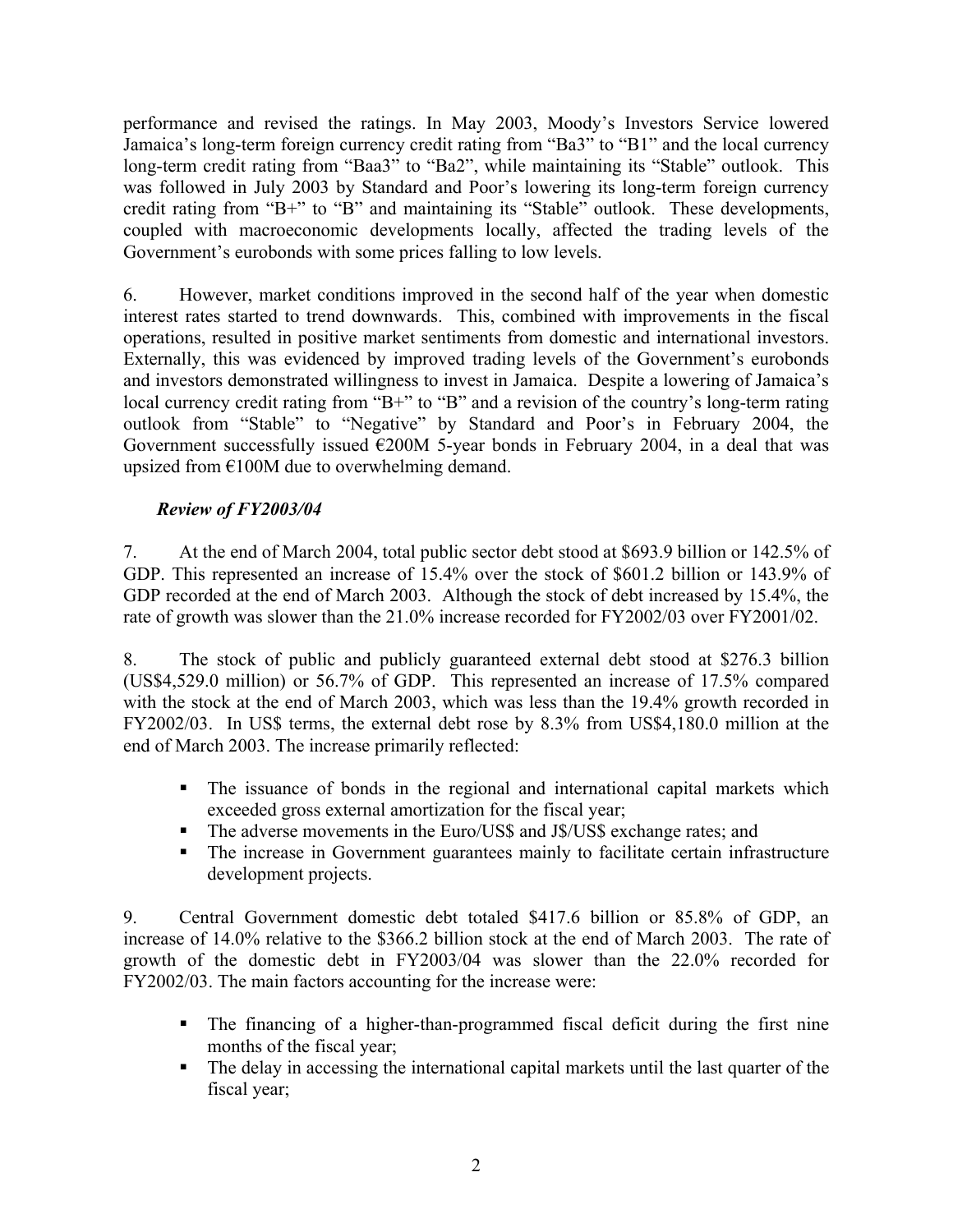- The issuance of securities in lieu of accrued interest on BOJ/FINSAC Local Registered Stocks (LRS);
- The assumption of contingent obligations on behalf of public sector entities such as the Jamaica Urban Transit Company Limited and the Metropolitan Management Transport Holdings Limited for the road rehabilitation programme;
- The sharp depreciation in the J\$ vis-à-vis the US\$ and the increased share of the foreign currency component of the domestic debt; and
- The issuance of debt instruments to cover the Bank of Jamaica losses.

10. In keeping with the medium-term strategy, in FY2003/04 the *Debt Management Strategy* sought to:

- Maintain a prudent debt structure;
- Use market mechanisms for domestic debt issuance:
- **Promote and build a liquid and efficient market for government securities;**
- Increase the transparency and predictability of primary market debt issuance;
- **Finance the fiscal deficit and debt redemptions; and**
- Access the external markets for funds to the extent of gross external amortization.

11. The Government achieved measured success in the execution of its *Debt Management Strategy* objectives in FY2003/04. The achievement of these objectives was constrained by the volatility in the foreign exchange market, the market's preference for shorter-term instruments in the face of high interest rates and the uncertainty surrounding macroeconomic prospects.

# *Maintaining a Prudent Debt Structure*

# *Increasing the Share of Fixed-Rate Debt*

12. Although the share of domestic fixed-rate debt continued to increase, from 43.2% in FY2001/02, 48.4% in FY2002/03 to 58.2% in FY 2003/04, the cost of the new fixed-rate debt issued in FY2003/04 was higher than projected due to the high interest rates that prevailed. The impact was reduced however, by issuing the higher-priced debt with shorter maturities in order to minimize the medium-term costs.

# *Extending the Maturity Profile*

13. Market conditions during FY2003/04, as described in Paragraph 3. of this Ministry Paper, were not conducive to extending the maturity profile of the debt. In order to meet the financing requirements of the Budget under the unfavourable market conditions and in light of the need to ensure prudent debt management, the Government opted to issue more shorterterm debt than envisaged.

14. Of total new domestic debt issued in FY2003/04, 94.4% had maturities of up to 5 years compared with 45.1% at the end of FY2002/03. Only 4.2% of the new domestic debt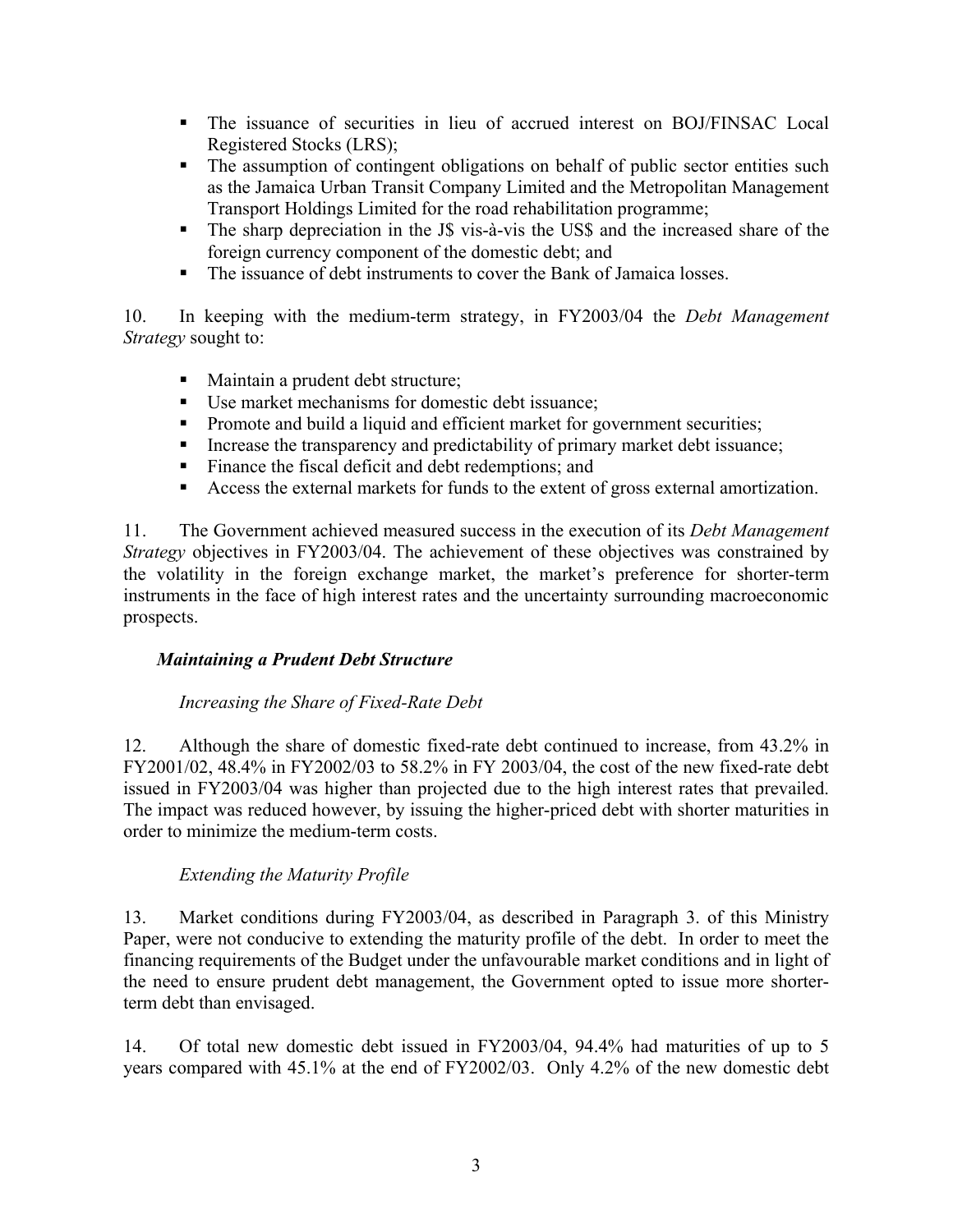was issued with maturities of 10 years and over, compared with 37.6% in FY2002/03 and 17.5% in FY2001/02.

15. Of the total domestic debt outstanding at the end of FY2003/04, 73.1% had maturities of up to 5 years compared with 63.9% at the end of FY2002/03 and 17.5% at the end of FY2001/02. Maturities of 10-years and over accounted for 12.8% of the outstanding domestic stock, down from 16.9% at the end of FY2002/03.

16. External loans contracted in FY2003/04 were mainly long-term debt. The Government extended the maturity profile of its Euro yield curve with the successful placement of a 5-year  $\epsilon$ 200 million bond issue. Of the total external debt outstanding at the end of March 2004, 70.0% matures over the medium- to long-term. The distribution of the external debt remains highly favourable with 24.5% maturing in 1-5 years, 26.6% in 5-10 years and 43.4 % maturing in over 10 years.

## *Minimizing Currency Exposure*

17. At the end of FY2003/04, US\$-Indexed Bonds totaled \$51.5 billion (US\$841.5 million equivalent) or 12.3% of the domestic debt portfolio. This compared with \$42.3 billion (US\$752.5 million equivalent) or 11.6% at the end of FY2002/03. The stock of US\$ denominated bonds in the domestic debt portfolio stood at \$45.3 billion (US\$742.8 million) or 10.9% of the domestic debt portfolio at the end of March 2004. This compared with \$30.6 billion (US\$543.8 million) or 8.4% of the domestic debt stock at the end of March 2003.

18. The increase in the foreign currency component of the domestic portfolio reflected issuance to support the central bank's effort to stabilize the foreign exchange market, delays in accessing the external markets until the last quarter of the fiscal year and the illiquid nature of the J\$ market.

## *Diversification of the Debt Portfolio*

19. During FY2003/04, the Government continued its effort to diversify the portfolio. On the domestic side, a variable rate investment bond was introduced in July 2003. The instrument, which was well received in the market, accounts for 4.3% of the domestic debt outstanding. The Government maintained the menu of instruments already used in the portfolio. A combination of LRS, Investment Debentures, US\$-Indexed Bonds and loans satisfied the needs of both institutional and retail investors.

20. On the external side, the Government maintained its policy of approaching the international capital markets for funding to the extent of gross external amortization. In October 2003, the Government issued a 5-year, US\$50 million bond at a fixed rate of 9.0%, to the regional market, thus widening its investor base. In March 2004, the Government also issued another US\$50 million bond in the regional market. This 4-year bond has a coupon of 9.5% and matures in 2008.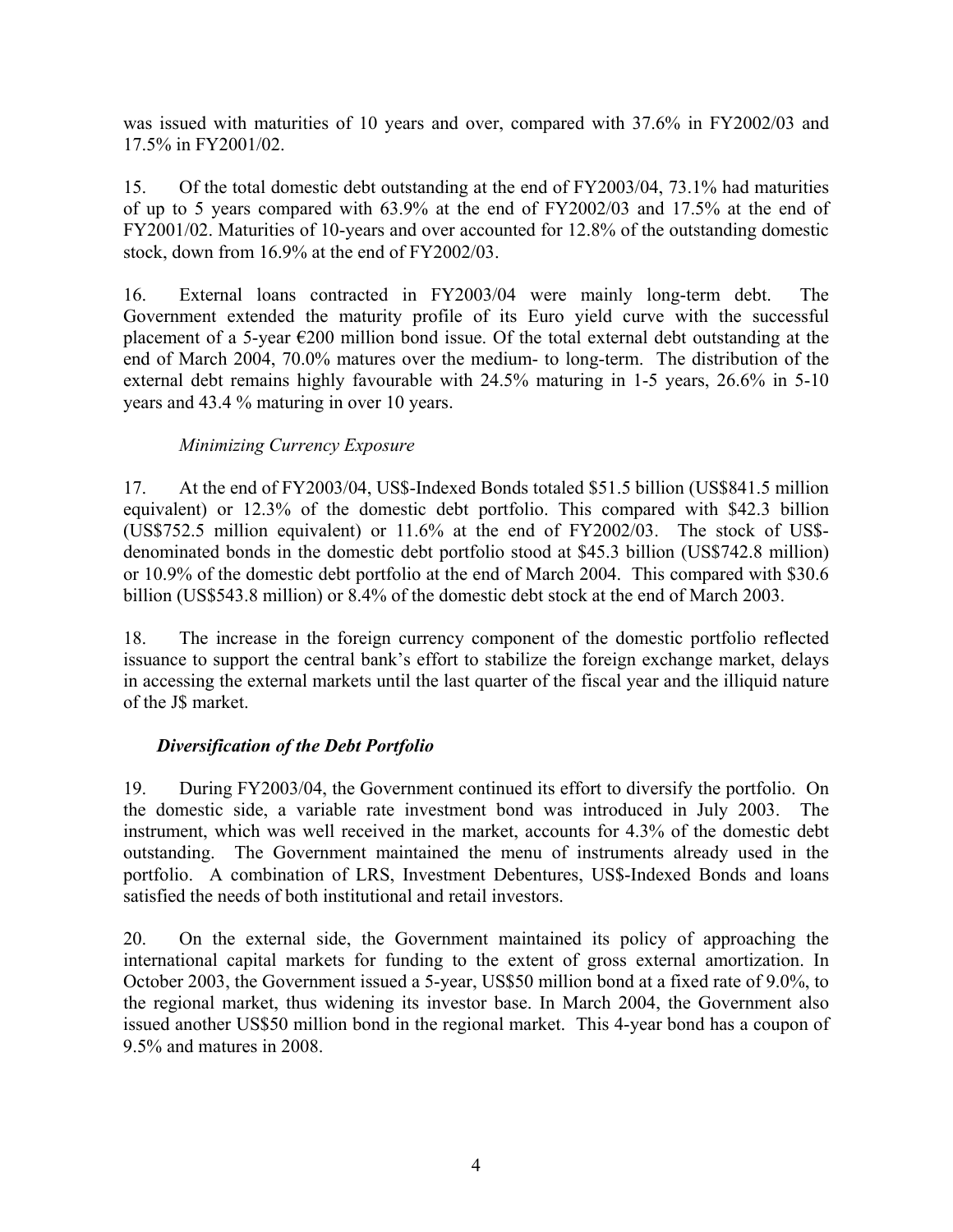21. In February 2004, Jamaica successfully issued  $\epsilon$ 200 million bonds in the European markets. Due to overwhelming demand, the Government was able to double the original size of the issue from  $\epsilon$ 100 million. The bonds mature in 5 years and have a coupon of 10.5%. This is Jamaica's largest and longest dated euro-denominated issue and was an exceptional achievement for Jamaica in that market given the developments earlier in the fiscal year. The bonds have been trading at premium levels and the transaction was highlighted in the *Euromoney* magazine in February as the deal of the month.

## *Use of the Market Mechanism for Domestic Debt Issuance*

22. A stable environment is critical to the efficient and effective functioning of market mechanisms such as auctions. The response of market players to the volatility experienced in FY2003/04, created an environment that was not conducive to the sale of instruments through the auction mechanism. Of the debt raised for budgetary financing in FY2003/04, \$7.5 billion or 6.0% was raised through the auction mechanism, \$91.9 billion or 74.0% through fixedpriced market instruments, while \$26.9 billion or 20.0% was raised through private placements. This compared with \$16.9 billion or 14.8% raised through the auction mechanism, \$46.7 billion or 40.9% through fixed-priced market instruments, and \$50.6 billion or 44.3% raised through private placements in FY2002/03.

## *Increased Transparency*

23. An important objective of the debt strategy in FY 2003/04 was increased transparency in the execution of the policies. The Government continued to publish comprehensive domestic and external debt data on the Ministry of Finance and Planning's website on a monthly basis. Information on the Government's debt operations is publicly disclosed by means of monthly schedule of upcoming issues. This is complemented by advanced notices of upcoming issues. Information on Government's debt, its strategy, operations and relevant investor information are available on the Ministry's website.

24. During FY2003/04, the Government engaged the domestic market players in dialogue through various media. These included press conferences and investors' fora. There were also formal consultation and discussions between the public and private sectors in an effort to explore options for reducing interest costs. In addition, the Government maintained dialogue with the international financial community through meetings, investor presentations and conference calls, as well as non-deal roadshows.

# *Developing the Domestic Securities Market*

25. The Government is a part of a public-private sector consultative group relating to the development of a system for the immobilization of fixed income securities. Discussions are far advanced regarding the development of the system.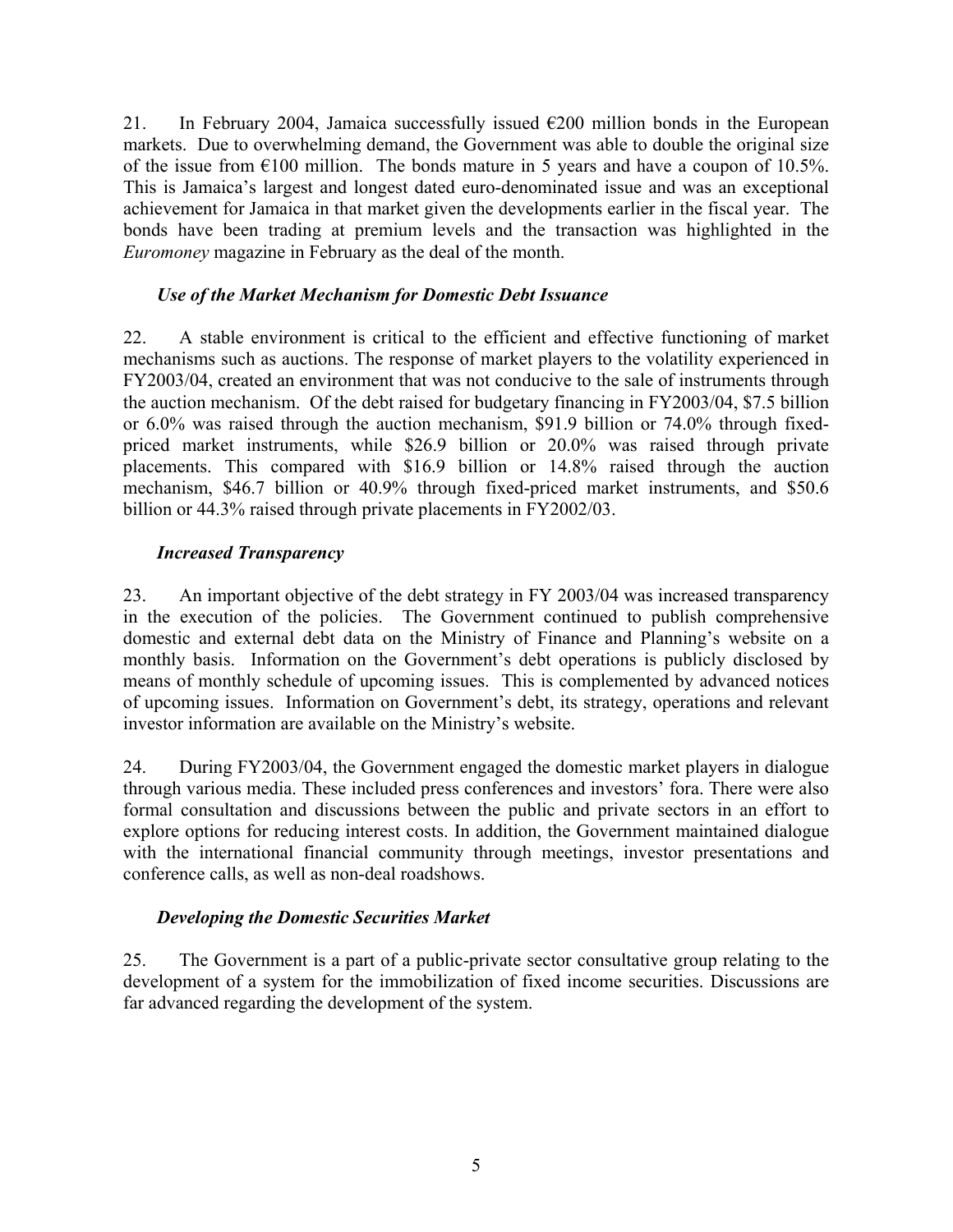#### **DEBT STRATEGY FY2004/05**

26. In keeping with international best practices, debt management in FY2004/05 will continue to be guided by the fundamental objective of the Government's **medium-term** *Debt Management Strategy* of lowering the cost of borrowing, subject to the containment of risks within acceptable levels. Increased emphasis has been placed on minimizing risk. Risk management has been an important tool in debt management and given the debt dynamics will form a critical aspect of the funding policy in FY2004/05.

27. In keeping with the medium-term objectives of the *Debt Management Strategy* set out in Paragraph 10. of this Ministry Paper, the *Strategy* in FY2004/05 will therefore seek to:

- Maintain a mix of fixed-rate and floating-rate debt to further diversify and minimize interest-rate risk;
- Extend and smooth the maturity profile of the debt to better manage refinancing risk; and
- Continue to increase the transparency and predictability of debt issuance.

## **Maintaining a Prudent Debt Structure**

28. By its nature, debt management gives rise to a number of financial risks including interest rate, refinancing and exchange rate risks.

*Maintain an Appropriate Mix of Fixed-rate and Floating-rate Debt to Further Diversify and Minimize Interest-rate Risk* 

29. The exposure of the debt portfolio to interest rate risk, i.e., the risk of higher interest costs as a result of increases in interest rates, is mainly a consequence of the size of the variable rate portion of the debt. In order to diversify the interest rate risk on the domestic debt portfolio, the Government will continue to issue a mix of fixed-rate and variable-rate instruments. The planned mix over the course of the fiscal year targets a 60% fixed-rate component and a 40% variable-rate component of the domestic debt. Meeting these targets would achieve the Government's medium-term fixed rate target of 60% of the domestic debt portfolio, in keeping with internationally accepted standards.

## *Extending and Smoothing the Maturity Profile to Better Manage Refinancing Risks*

30. To manage the risk associated with refinancing, i.e., having to reissue large maturing portions of its debt in unfavourable market conditions such as high interest rates and/or tight liquidity, the GOJ will continue its efforts to lengthen the maturity profile of the debt. In order to reduce the exposure, the GOJ will further limit the concentration of debt maturities in the near-term and spread the maturities over the medium-term.

31. While meeting the funding requirements, the Government will strive to better smooth the domestic amortization profile in order to avoid placing pressure on the domestic capital market. Smoothing of the distribution of the maturities of the domestic debt will involve a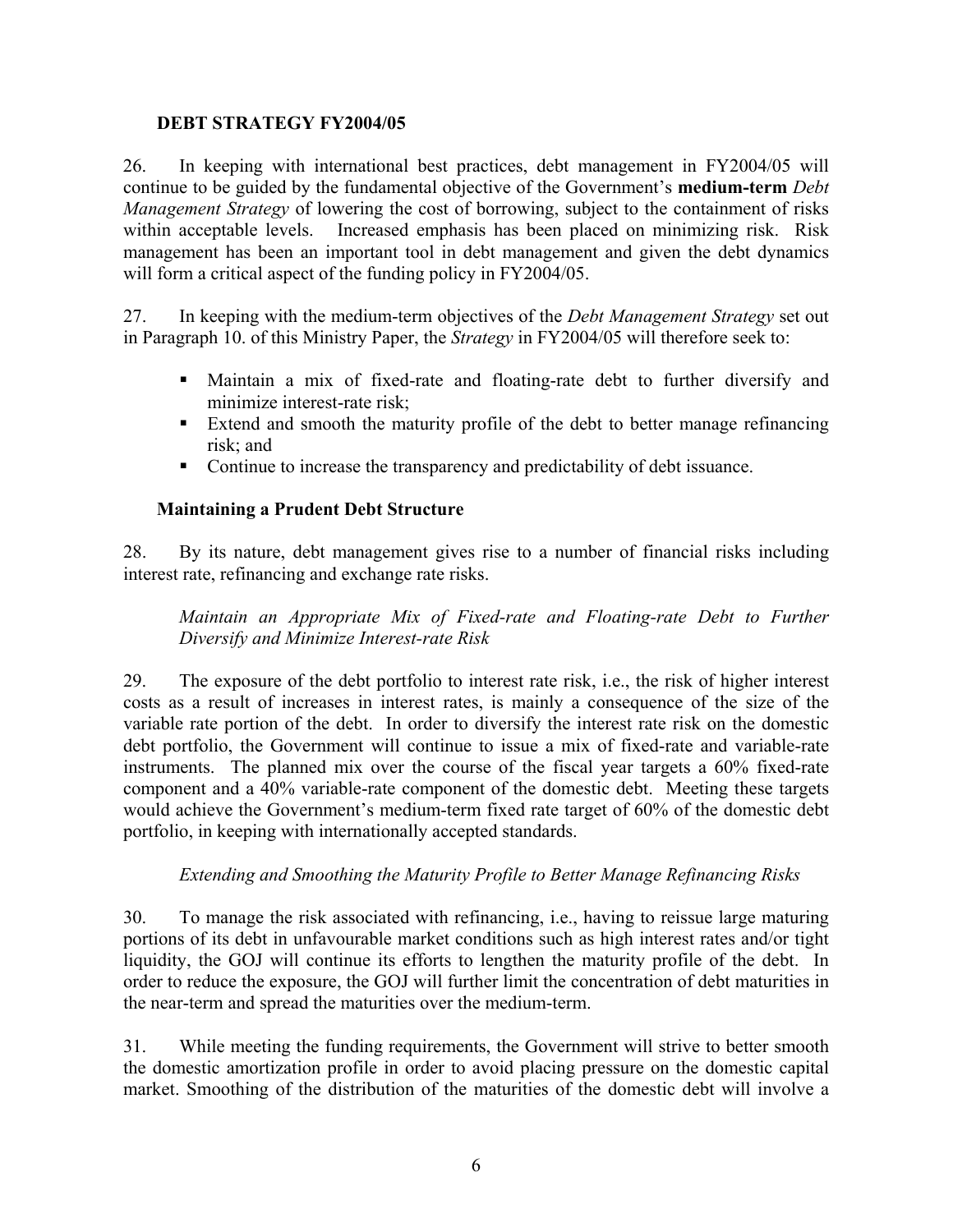limited programme of exchange offers where the Government offers investors the opportunity to exchange securities nearing maturity (of up to one year) for new securities with longer maturities.

# *Minimizing Exchange Rate Risk*

32. In the context of a flexible exchange rate system, with 100% of the external debt and 23.2% of the domestic debt denominated in or linked to foreign currencies, the public debt portfolio is subject to exchange rate risk.

33. For most of the last decade, Jamaica has been making net repayment of external debt. Government's external borrowing policy of approaching the international capital markets for funding to the extent of gross external amortization will ensure maintenance of the external debt indicators at favourable levels.

34. The Government is cognizant of the extent of the foreign currency exposure of the domestic debt and will take steps to reduce such exposure to internationally acceptable standards. Except under extraordinary circumstances, the Government will continue to restrict the use of U\$-Denominated and U\$-Indexed instruments in the domestic market in order to reduce the exposure of the domestic debt portfolio over the medium-term.

## **Increase Transparency and Predictability**

35. The Government remains committed to transparency and predictability. These guiding principles have helped to reduce borrowing costs, strengthen Government's credibility and enable market participants to plan their investment strategies.

36. The Government will continue to offer new securities in the domestic market through the market-based mechanism – the auctions, through offers of fixed priced instruments as well as private placements. Within the context of a stable market environment, the auction mechanism will be the primary vehicle for domestic debt issues. This will encourage competitive bidding and will help the Government to lower the cost of funds.

37. Although complete predictability is not practical, the Government must however remain flexible in order to meet changes in its financing requirements and to circumvent unfavourable market conditions. The Government, therefore reserves the right, in exceptional circumstances, to cancel previously announced auctions and to raise funds through private placements. Where debt is raised through private placements, the Government will continue to invite proposals from a wide cross section of financial institutions in order to ensure transparency and competitive pricing.

38. Transparency in the Government's debt operations and borrowing programme will continue to be enhanced by:

- Monthly publications of comprehensive external and domestic debt data;
- Advanced notices of upcoming debt issues;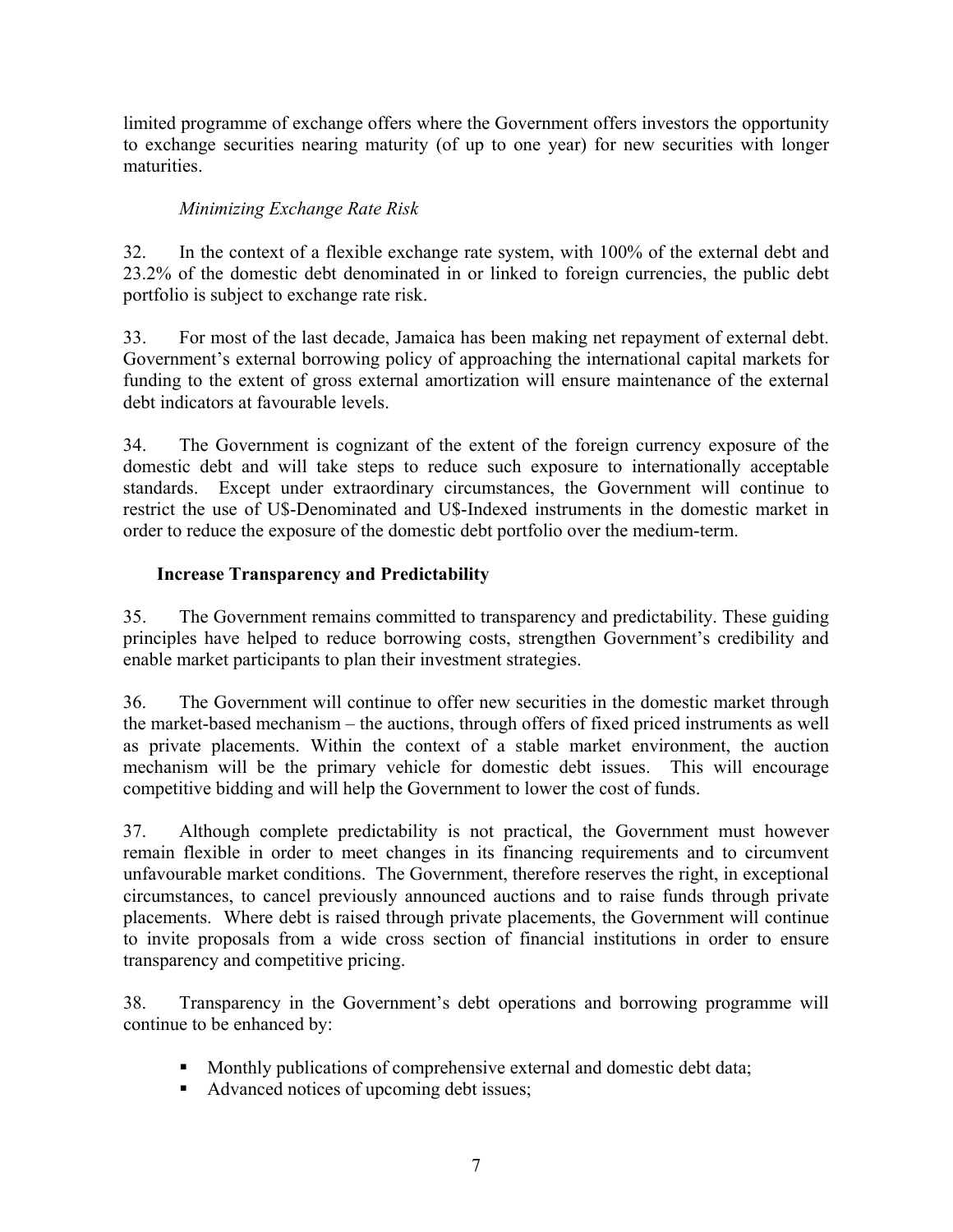- Quarterly announcements of Government's borrowing requirements;
- Monthly schedules of market issues; and
- Timely publication of the results of market issues.

39. These, along with the Government's *Debt Management Strategy* and relevant investor information, will continue to be made available in the print media and/or electronically on the Ministry's website [\(www.mof.gov.jm/dmu\)](http://www.mof.goov.jm/dmu). This is consistent with the high level of importance the Government places on the dissemination of accurate and timely data to the domestic market and the international financial community.

## *Calendar of Announcements*

40. At the beginning of each quarter, the Ministry of Finance and Planning will make available to the market, gross financing requirements for the ensuing quarter. Monthly schedules of market issues will be announced by the end of the preceding month. The schedule will initially indicate the timing and type of instruments to be placed in the market. Details of the terms and conditions of the instruments will be provided to the market at least four business days prior to the tender dates.

41. In FY2001/02, the Government took a strategic decision to file a Schedule B Registration Statement with the United States Securities and Exchange Commission (SEC). This places Jamaica in a position to issue securities in the international capital markets at very short notice, thereby taking advantage of favourable market conditions.

42. As part of the filing requirement of the Schedule B/Shelf Registration process, and in keeping with the then medium-term profile of the external debt, the Government placed US\$700 million on the "Shelf" with the SEC. Of this amount, US\$300 million has been "drawn down" through US\$-denominated eurobond issues in June 2002. In FY2004/05, the Government will seek to increase the amount under the Shelf to reflect Government's medium-term external borrowing programme. This will ensure that the Government is in a position to access the markets in a timely manner and raise funds at acceptable costs.

## **Market Consultation**

43. During FY2003/04, the Government engaged investors and market players in constant dialogue keeping them updated on macroeconomic developments. In FY2004/05, the Government will continue this market-oriented approach to actively engage the local and international investment communities in dialogue. The formal consultative process already in existence - those organized by the financial community and those by the Government, as well as ad hoc contacts with market participants, will be further complemented in FY2004/05 by the holding of regular investors' conference calls. These will commence with the post-Budget conference call in April, followed by quarterly updates in August, November and February, after publication of the quarterly macroeconomic results. Meetings will be held with major domestic institutional investors at least twice for the year, to ensure that the views of the market players are taken into account in the development of policy and strategy. In addition,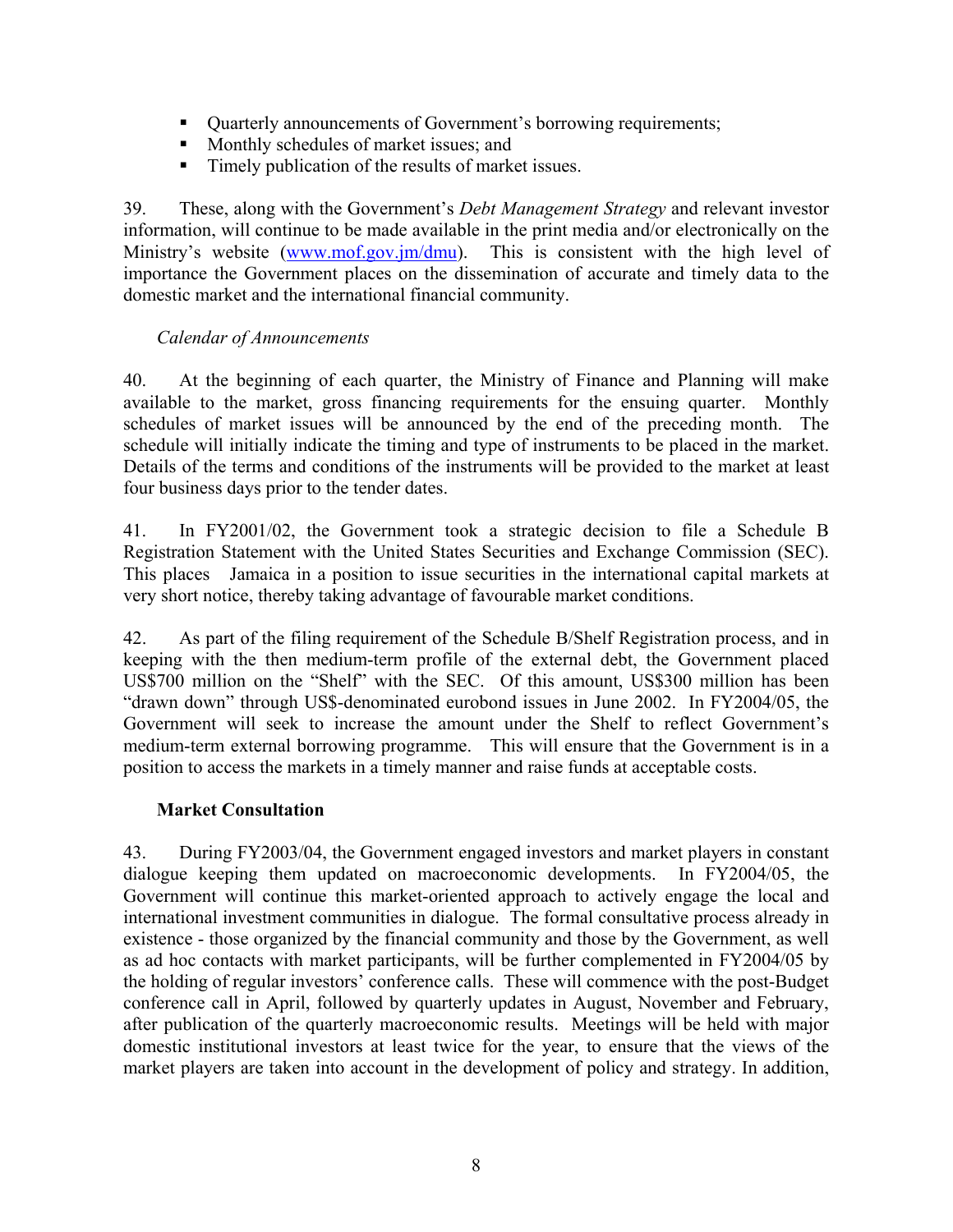at least once per year, the Government will meet with major institutional investors in Europe and North America.

# **Diversification of the Debt Portfolio**

44. The broadening of the investor base for Government securities is one way of achieving the objective of borrowing at the lowest possible costs while minimizing risks. On the domestic side, in order to satisfy the needs of institutional and retail investors, the Government will continue to issue a range of instruments – LRS, Investment Debentures, Variable Rate Bonds and loans – that are repaid at maturity as well as amortized across the yield curve. On the external side, the Government will seek to further broaden and deepen its institutional retail investor base by geographic distribution.

45. International developments have played a greater role in Government's financing policy in recent years. The pricing of instruments locally, regionally and internationally is made on the basis of "international comparisons" with the trading levels of the Government's eurobonds, as well as with the trading levels of the bonds of comparable credits.

46. In seeking to access the international capital markets in FY2004/05, the Government will maintain the practice of requesting proposals from a number of international investment houses to arrange bond issues. Such a transparent process will continue to ensure that Jamaica raises funds internationally at the best terms available. In addition, the policy will ensure maintenance of Jamaica's favourable external debt ratios.

## **Statutory Basis for Borrowing**

47. The Loan Act 1964, and its subsequent amendments, is the Government's primary borrowing authority. The Act empowers the Minister of Finance and Planning to raise loans on behalf of the Government.

48. In February 2004, Parliament approved the increase in the loan ceiling under the Loan Act from \$400 billion to \$650 billion. The increase was necessary to facilitate Government's medium-term borrowing programme and to allow for the assumption of contingent liabilities relating to a number of public sector entities. The ceiling will be reviewed on an annual basis, starting in FY2005/06.

49. In FY2004/05, the Government will undertake a review of the legal and regulatory framework relating to debt management. This will ensure that the relevant laws are consistent with current best practices and in keeping with technological advances and the sophistication of the capital markets.

## **Government Borrowing Requirement FY2004/05 and Medium-Term Targets**

50. The Government's borrowing needs are determined by Central Government's fiscal deficit plus its maturing debt. Gross borrowing for FY2004/05 is projected at \$152.4 billion. Of this amount, \$121.7 billion is projected to be sourced from the domestic market through